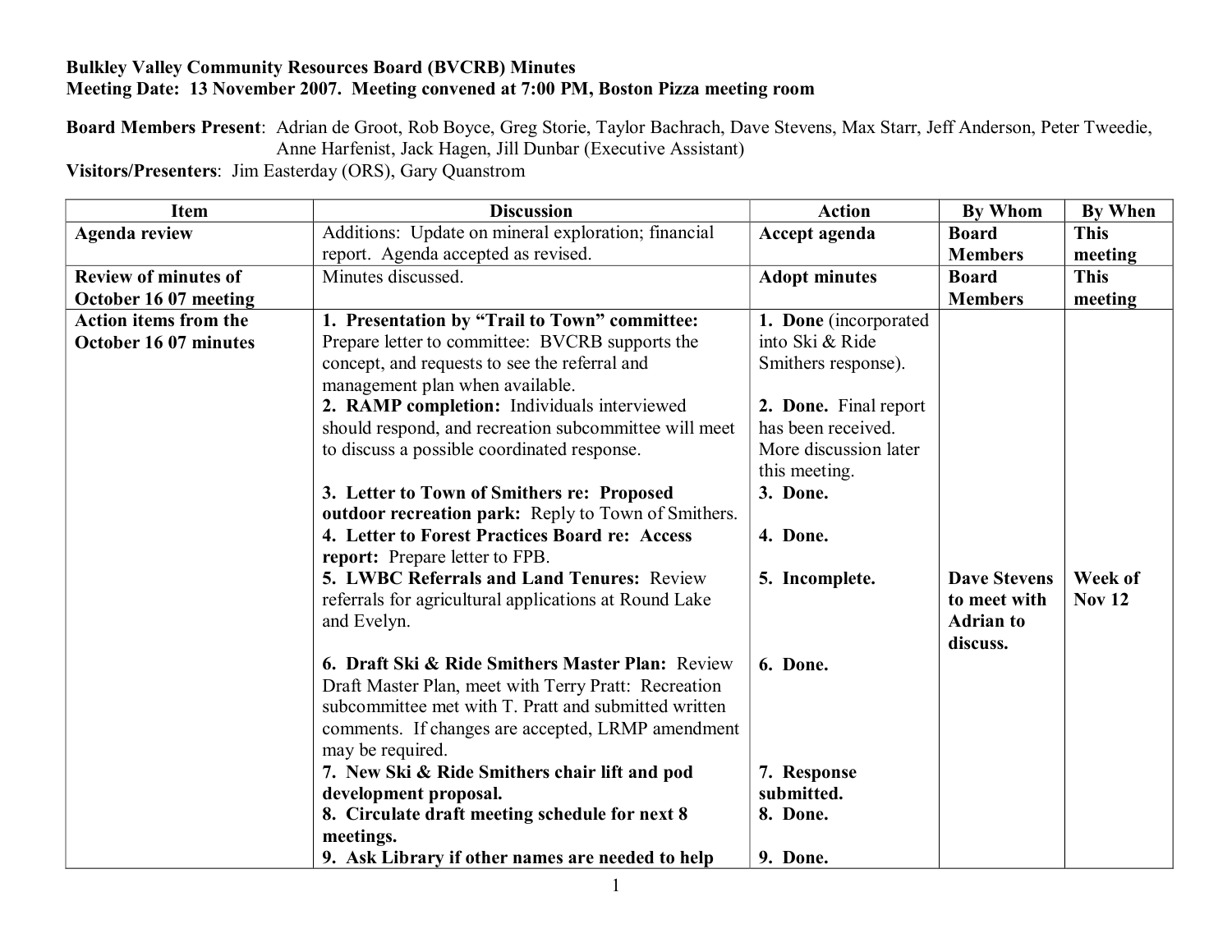| <b>Item</b>                | <b>Discussion</b>                                                                              | <b>Action</b>          | <b>By Whom</b> | <b>By When</b> |
|----------------------------|------------------------------------------------------------------------------------------------|------------------------|----------------|----------------|
|                            | with selections for First Nations and mineral                                                  |                        |                |                |
|                            | collections.                                                                                   |                        |                |                |
| <b>Subcommittee</b>        | 1. Financial report. Taylor: BVCRB has just over                                               |                        |                |                |
| Reports/Issues/Correspond- | \$7,000.00 as of this date. Funding is available from                                          |                        |                |                |
| ence                       | ILMB as needed.                                                                                |                        |                |                |
|                            |                                                                                                |                        |                |                |
|                            | 2. Mining and Energy Development<br><b>Blue Pearl:</b> Rob: Project is dormant.                |                        |                |                |
|                            | Mine reclamation: More detail on water quality                                                 | <b>Letter to MEMPR</b> | <b>Jeff</b>    |                |
|                            | monitoring is needed, in particular Minalta site in                                            |                        | Anderson       |                |
|                            | Telkwa.                                                                                        |                        |                |                |
|                            | Exploration Activity: Rob: Louise Lake, Hankin                                                 |                        |                |                |
|                            | Lake area: Drilling will occur this winter. Small open                                         |                        |                |                |
|                            | pit copper, silver, molybdenum mine possible.                                                  |                        |                |                |
|                            | BQ, north of Kitsegukla Lake: Gold and silver.                                                 |                        |                |                |
|                            | Geophysics work is happening. Acid rock drainage                                               |                        |                |                |
|                            | would likely be an issue here.                                                                 |                        |                |                |
|                            | Big Onion: Just outside Park Boundary. Copper and                                              |                        |                |                |
|                            | moly. Lots of work done last summer. Acid rock                                                 |                        |                |                |
|                            | drainage would likely be an issue here as well.<br>Peak: On French Peak. Gold, silver, copper. |                        |                |                |
|                            | Diamond drilling has started.                                                                  |                        |                |                |
|                            |                                                                                                |                        |                |                |
|                            | 3. Recreation                                                                                  |                        |                |                |
|                            | RAMP completion: Discussion of BVCRB role in                                                   | <b>Letter to Larry</b> | <b>Adrian</b>  |                |
|                            | following up on the Vold report.                                                               | Petersen, asking for   |                |                |
|                            |                                                                                                | commitment to get it   |                |                |
|                            |                                                                                                | done, with copies to   |                |                |
|                            |                                                                                                | other involved         |                |                |
|                            |                                                                                                | agencies requesting    |                |                |
|                            |                                                                                                | their support. CC's    |                |                |
|                            |                                                                                                | to other ministries.   |                |                |
|                            | <b>Correspondence from Outdoor Recreation Society:</b>                                         |                        |                |                |
|                            | Adrian confirmed that Sinclair Mountain and Ski &                                              |                        |                |                |
|                            | Ride Smithers letters were distributed to BVCRB<br>Board members.                              |                        |                |                |
|                            |                                                                                                |                        |                |                |